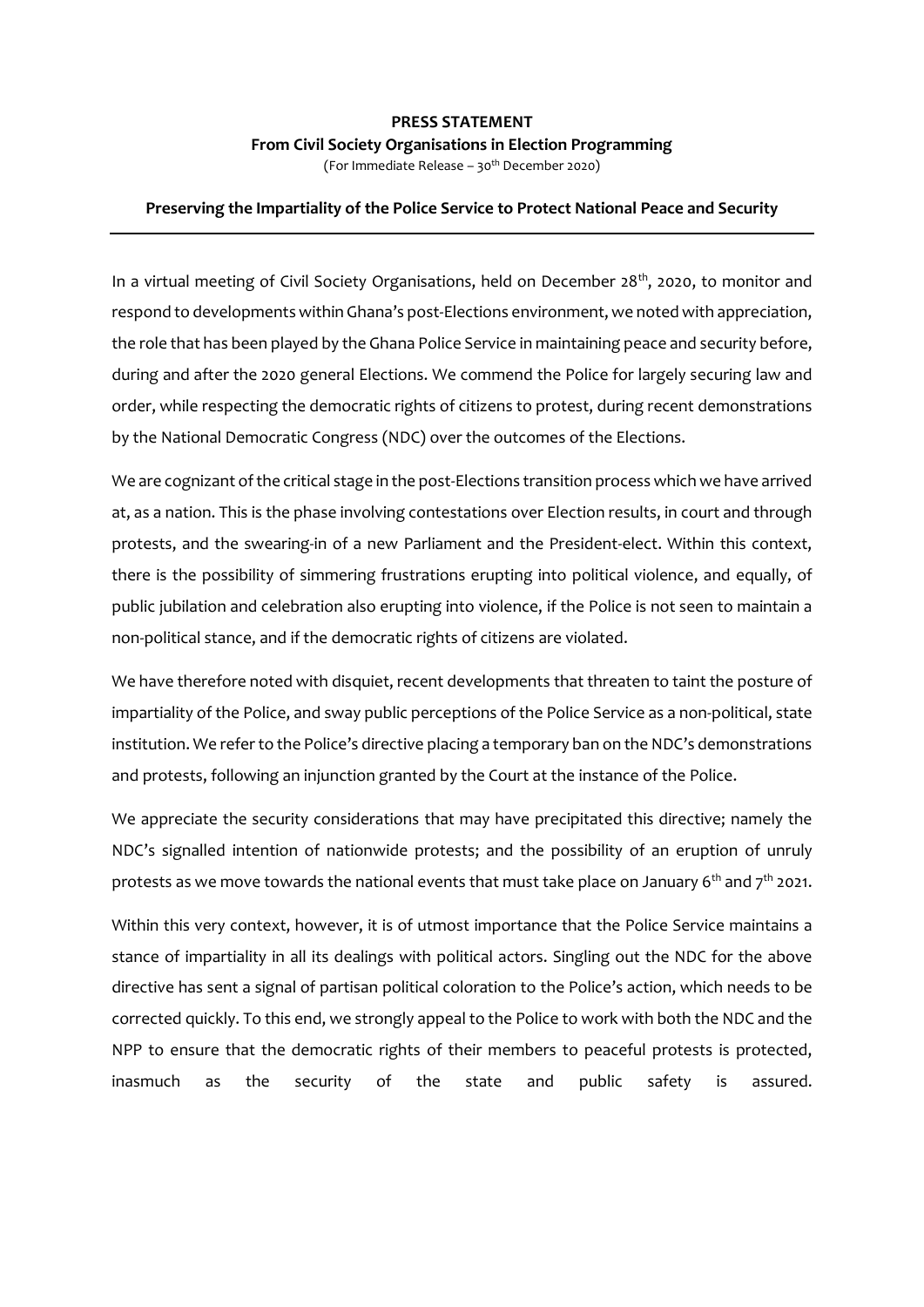We urge the Police to maintain continual dialogue with political parties and interested stakeholders in this regard, and to engage with citizens in a way that respects their democratic right to protest or celebrate.

We call on the NPP and the NDC to ensure that their members remain within the law whether in protest or celebration. We appeal to political party faithfuls to cooperate with the Police and work with them to ensure that the necessary conditions are met for them to carry out peaceful protests.

We note further, with regret, that the Police have not sufficiently evoked public confidence in their handling of the violent acts that occurred during the 2020 Voters' Registration exercise and general Elections. We commend the Police for the arrest, prosecution, and jailing of the Sene West ballot box snatcher. However, we consider it unsatisfactory that in spite of the President's stated commitment to maintaining a party-blind eye regarding election-related violence, so few arrests and prosecutions have followed the violence during both exercises, and that the losses of life have not been accounted for. It is of concern to us that the public has not been updated on progress in the Police's investigations into these incidents.

We call on the Police to fast-track its investigations into each incident of election-related violence without fear or favour and to keep the public apprised on progress in this regard. We call further on the National Elections Security Task Force to inform the public on progress with its investigation into the matter involving excessive force by security officers during the Elections.

In view of the role of the Judiciary in securing justice as a critical foundation for law and order, we call upon the Judiciary to assure the public of how the processes laid-out to deal with electionrelated cases are fair, open and can be trusted to deliver justice impartially, professionally and with integrity, so as to protect the long-term stability of our democracy.

We have further noted social media allegations of a physical assault of a court bailiff by supporters of Member of Parliament-elect for the Hohoe constituency, John Peter Amewu, and the apparent refusal of the Police to arrest the perpetrators. We call on the Police Service to respond swiftly to this allegation and to take decisive steps to correct the perception this has evoked of political undertones to the Police's inaction.

We as CSOs believe firmly in the need for impartiality and non-partisanship of the Police Service. We hold that it is imperative that this impartiality and non-partisanship be preserved at all levels of the Service, if law and order are to be assured and Ghana's democratic laurels are to be protected. We count on the IGP and the entire Police Service to rise up to the high calling of their office and